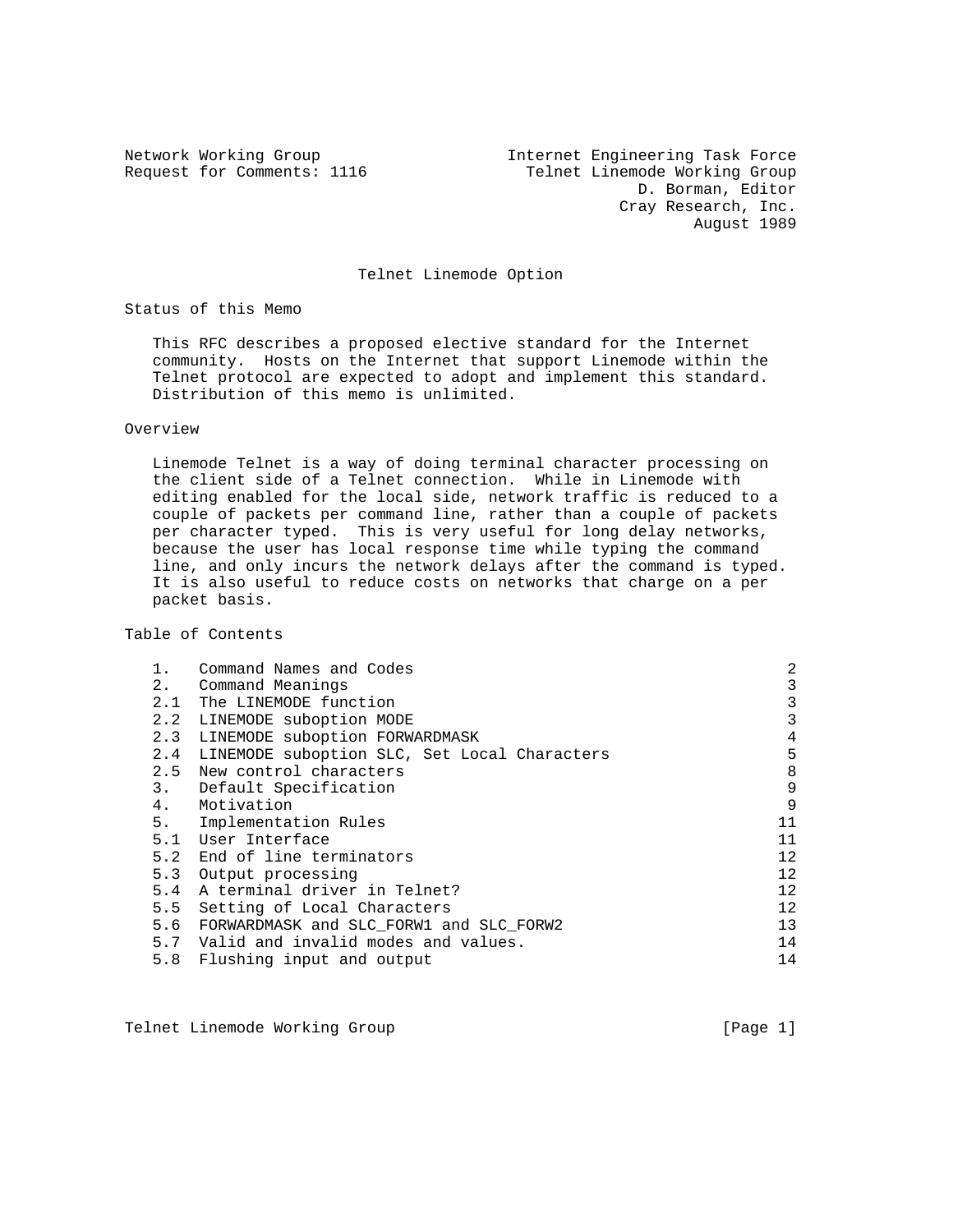|  | 5.9 State diagram for SLC     | 16 |
|--|-------------------------------|----|
|  | 5.10 Example of a connection  |    |
|  | Other Telnet options and RFCs | 20 |

## 1. Command Names and Codes

| LINEMODE   | 34               |                |
|------------|------------------|----------------|
| MODE       | $\mathbf{1}$     |                |
|            | EDIT             | 1              |
|            | TRAPSIG          | 2              |
|            | MODE_ACK         | $\overline{4}$ |
|            | FORWARDMASK<br>2 |                |
| <b>SLC</b> | 3                |                |
|            | SLC_SYNCH        | 1              |
|            | SLC BRK          | $\overline{a}$ |
|            | SLC IP           | 3              |
|            | SLC AO           | $\overline{4}$ |
|            | SLC AYT          | 5              |
|            | SLC EOR          | б              |
|            | SLC ABORT        | 7              |
|            | SLC EOF          | 8              |
|            | SLC SUSP         | 9              |
|            | SLC_EC           | 10             |
|            | SLC EL           | 11             |
|            | SLC EW           | 12             |
|            | $SLC_RP$         | 13             |
|            | SLC LNEXT        | 14             |
|            | SLC_XON          | 15             |
|            | SLC_XOFF         | 16             |
|            | SLC_FORW1        | 17             |
|            | SLC FORW2        | 18             |
|            | SLC_DEFAULT      | 3              |
|            | SLC_VALUE        | $\overline{a}$ |
|            | SLC_CANTCHANGE   | $\mathbf{1}$   |
|            | SLC_NOSUPPORT    | 0              |
|            | SLC LEVELBITS    | 3              |
|            | SLC ACK          | 128            |
|            | SLC_FLUSHIN      | 64             |
|            | SLC FLUSHOUT     | 32             |
| EOF        | 236              |                |
| SUSP       | 237              |                |
| ABORT      | 238              |                |

Telnet Linemode Working Group **[Page 2]**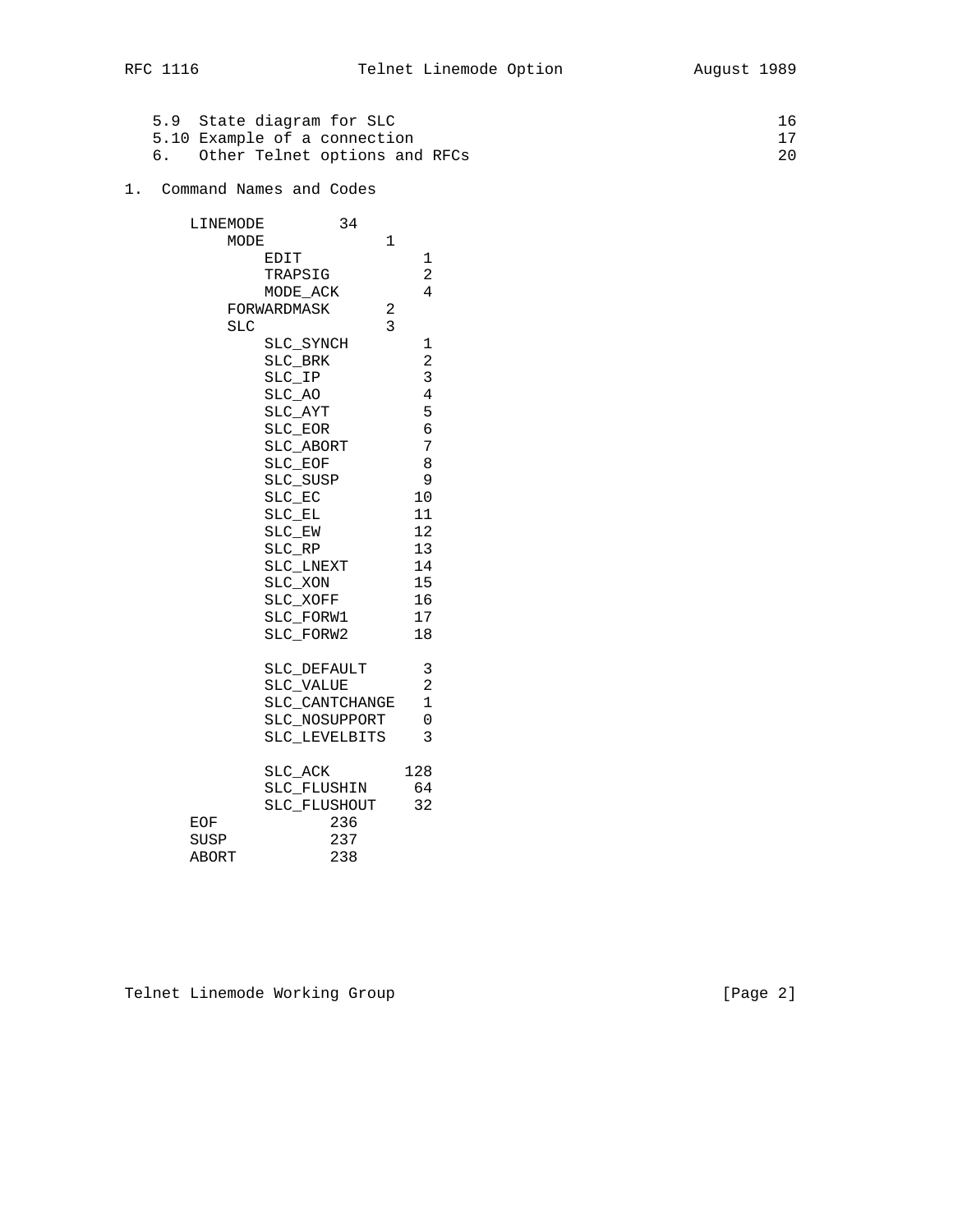#### 2. Command Meanings

2.1 The LINEMODE function

IAC WILL LINEMODE

 The sender of this command REQUESTS permission to begin sub negotiation of the editing/signaling status. This should only be sent by the client side of the connection.

IAC WONT LINEMODE

 The sender of this command DEMANDS that sub-negotiation of the editing/signaling status not be allowed.

IAC DO LINEMODE

 The sender of this command REQUESTS that the remote side begin subnegotiation of the editing/signaling status. This should only be sent by the server side of the connection.

IAC DONT LINEMODE

 The sender of this command DEMANDS that the remote side not begin subnegotiation of the editing/signaling status.

#### 2.2 LINEMODE suboption MODE

IAC SB LINEMODE MODE mask IAC SE

 The sender of this command CONFIRMS, or REQUESTS permission for, a switch to the mode defined by "mask".

 The "mask" is a bit mask of various modes that the connection can be in. Under normal operation, the server side of the connection will initiate mode changes, and the client will confirm the mode changes. The currently defined modes are:

- EDIT When set, the client side of the connection should process all input lines, performing any editing functions, and only send completed lines to the remote side. When unset, client side should not process any input from the user, and the server side should take care of all character processing that needs to be done.
- TRAPSIG When set, the client side should translate appropriate interrupts/signals to their Telnet equivalent. (These would be IP, BRK, AYT, ABORT, EOF, and SUSP.)

Telnet Linemode Working Group **[Page 3]** [Page 3]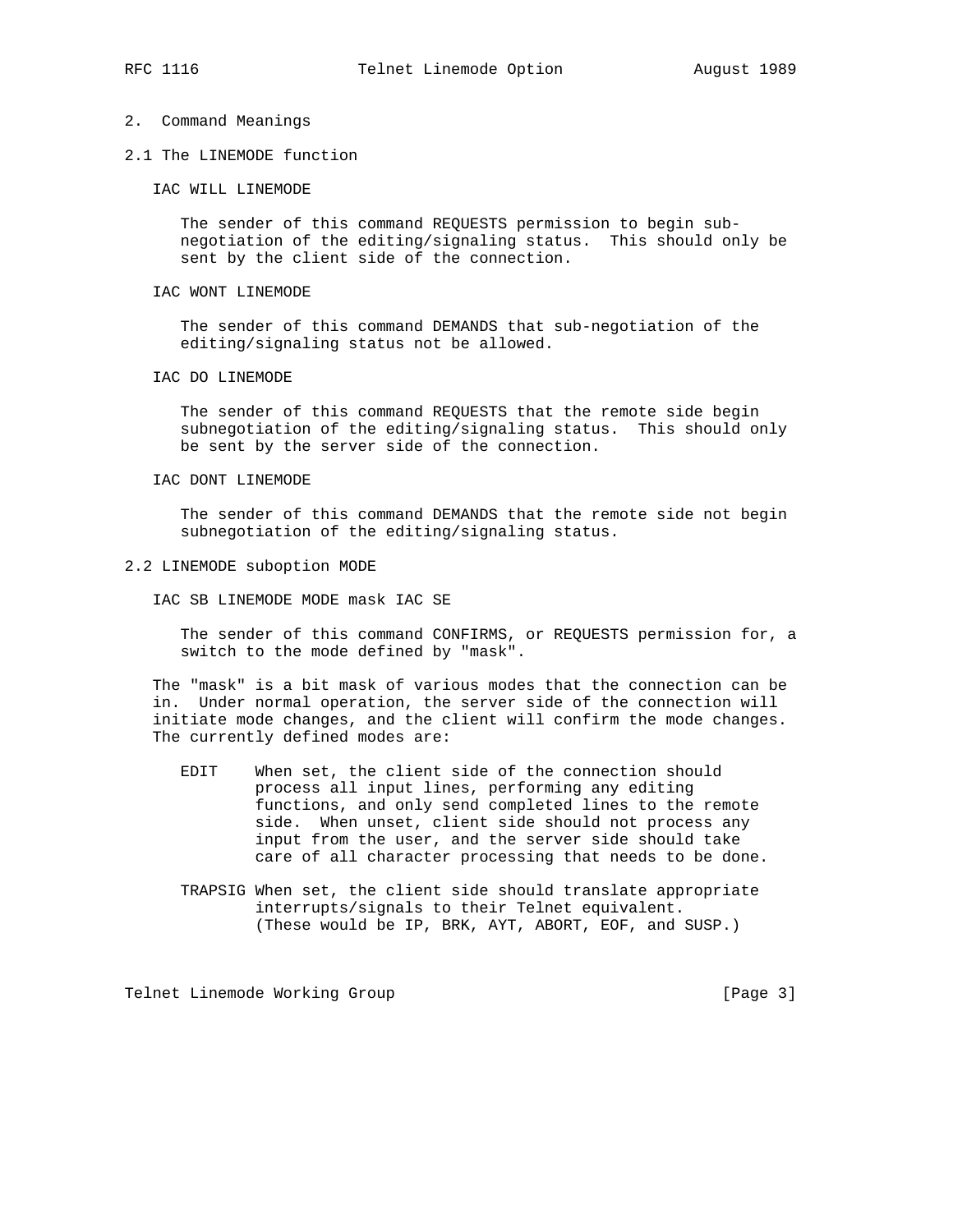When unset, the client should pass interrupts/signals as their normal ASCII values.

- FLOW Logically, this belongs in the "mask". However, this would overlap the Telnet TOGGLE-FLOW-CONTROL option, so the Telnet TOGGLE-FLOW-CONTROL option is used instead. When DO/WILL LINEMODE is negotiated, DO/WILL TOGGLE-FLOW-CONTROL should also be negotiated. See RFC 1080, "Telnet Remote Flow Control", for correct usage.
- ECHO Logically, this belongs in the "mask". However, this would overlap the Telnet ECHO option, so the Telnet ECHO option is used instead. The client side should never negotiate "WILL ECHO". When the server has negotiated "WILL ECHO", the client should not echo data typed by the user back to the user. When the server has negotiated "WONT ECHO", the client is responsible for echoing data typed by the user back to the user. See RFC 857, "Telnet ECHO OPTION" for a complete discussion on the use of the Telnet ECHO option.

 When the client side of a connection receives a MODE command, it MUST agree with at least the state of the EDIT and TRAPSIG bits. If a MODE command is received with a mode mask that is currently in use (ignoring the MODE\_ACK bit), the MODE command is ignored. If a MODE command is received that is different from the current mode mask, then a reply is sent with either the new mode mask and the MODE\_ACK bit set, or a subset of the new mode mask. The only exception is that if the server receives a MODE with either the EDIT or TRAPSIG bits not set, it may set the EDIT and TRAPSIG bits in the response, and if the client receives a MODE with the EDIT or TRAPSIG bits set, it may not clear them in the response.

 When a MODE command is received with the MODE\_ACK bit set, and the mode is different that what the current mode is, the client will ignore the new mode, and the server will switch to the new mode. This ensures that both sides of the connection will resolve to the same mode. In all cases, a response is never generated to a MODE command that has the MODE\_ACK bit set.

2.3 LINEMODE suboption FORWARDMASK

IAC SB LINEMODE DO FORWARDMASK mask0 mask1 ... mask31 IAC SE

 The sender of this command request that the other side send any buffered data when any of the ASCII characters defined by the bit

Telnet Linemode Working Group **by the Contract Contract Contract Contract Contract Contract Contract Contract Contract Contract Contract Contract Contract Contract Contract Contract Contract Contract Contract Contract Cont**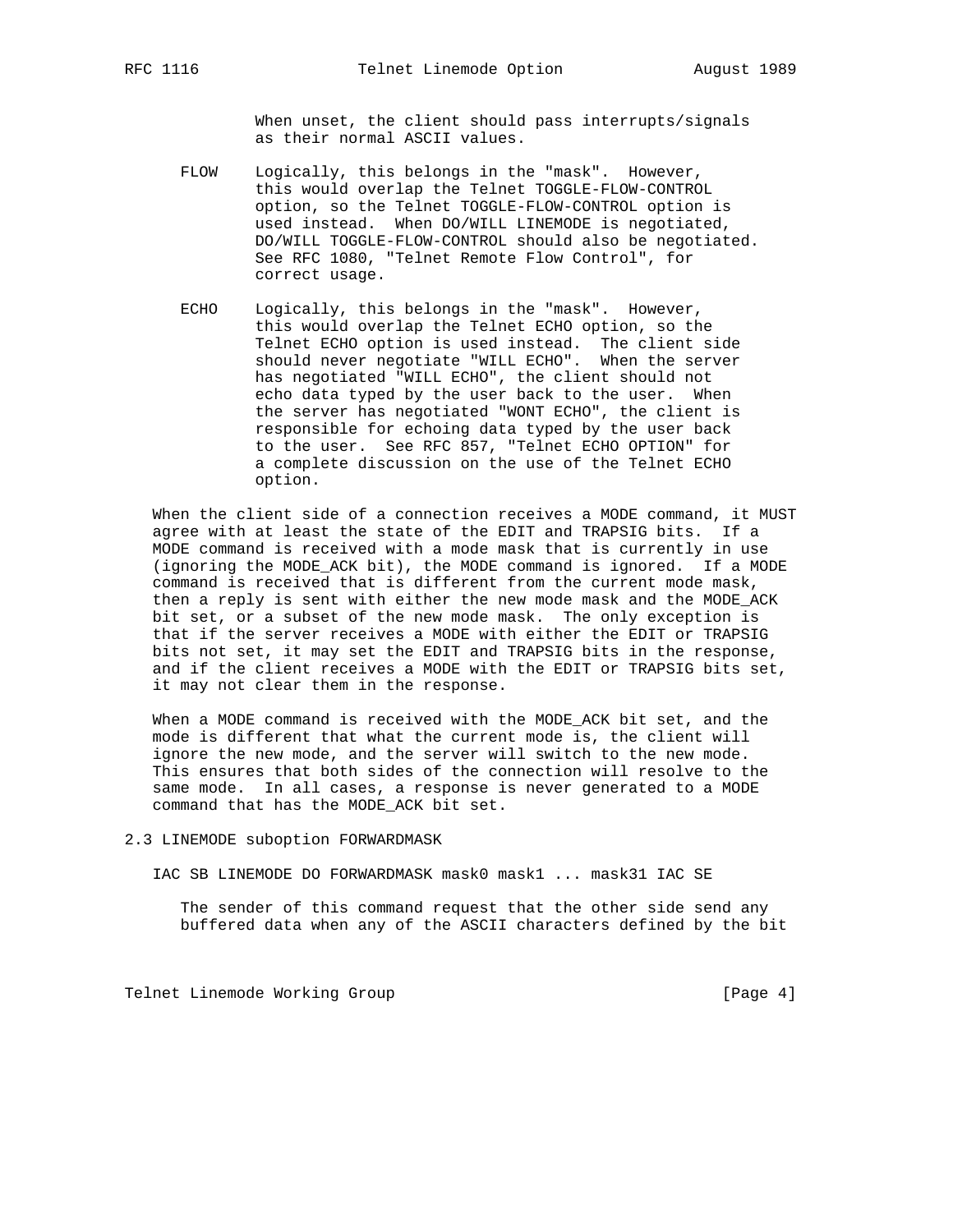mask are received. Only the side of the connection that sent DO LINEMODE (the server side) may negotiate this. The mask is up to 32 octets long. Each octet represents 8 ASCII character codes. The high order bit of mask0 corresponds to an ASCII code of 0. The low order bit of mask0 corresponds to an ASCII code of 7. The high order bit of mask1 corresponds to an ASCII code of 8. The low order bit of mask1 corresponds to an ASCII code of 15, and so on. The mask list may be terminated before the end of the list, in which case all the rest of the mask octets are assumed to be reset (equal to zero). When the server side is in DONT TRANSMIT- BINARY mode, then only the first 16 octets of the mask (ASCII codes 0 through 127) are used. If any individual octet of the mask is equal to IAC, it must be sent as a double IAC.

IAC SB LINEMODE DONT FORWARDMASK IAC SE

 The sender of this command requests that the other side stop using the forward mask to determine when to send buffered data.

IAC SB LINEMODE WILL FORWARDMASK IAC SE

 This command is sent in response to a DO FORWARDMASK command. It indicates that the forward mask will be used to determine when to send buffered data.

IAC SB LINEMODE WONT FORWARDMASK IAC SE

 This command is sent in response to a DO FORWARDMASK command. It indicates that the forward mask will not be used to determine when to send buffered data.

2.4 LINEMODE suboption SLC, Set Local Characters

 The SLC suboption uses a list of octet triplets. The first octet specifies the function, the second octet specifies modifiers to the function, and the third octet specifies the ASCII character for the function.

IAC SB LINEMODE SLC <list of octet triplets> IAC SE

 The sender of this command REQUESTS that the list of octet triplets be used to set the local character to be used to send to perform the specified function.

 There are four levels that a function may be set to. SLC\_NOSUPPORT is the lowest, SLC\_CANTCHANGE is the next higher level, SLC\_VALUE is above that, and SLC\_DEFAULT is the highest level.

Telnet Linemode Working Group **[Page 5]** [Page 5]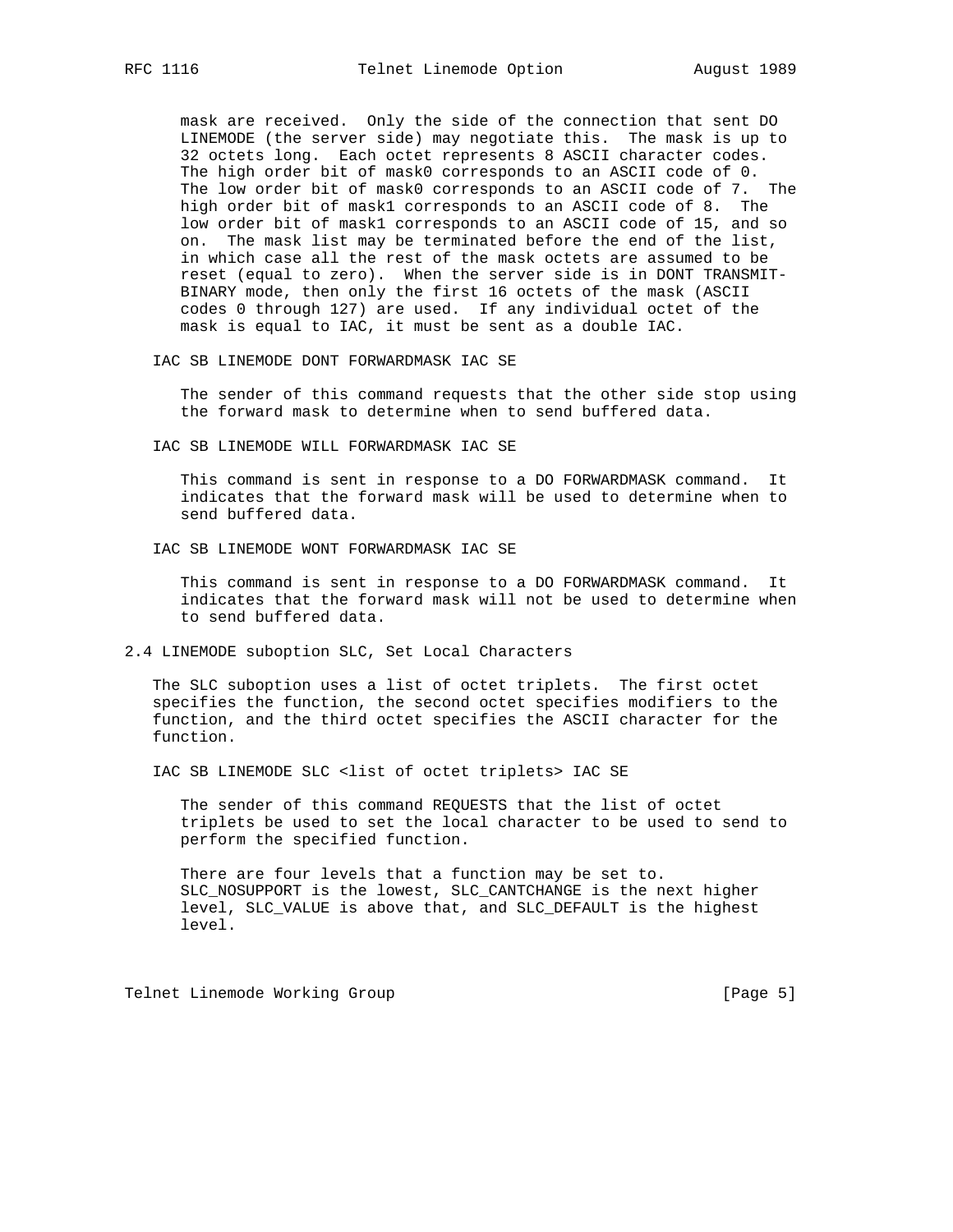If the SLC\_LEVELBITS in the second octet are equal to SLC\_DEFAULT, then this particular function should use the system default on the other side of the connection.

 If the SLC\_LEVELBITS in the second octet are equal to SLC\_VALUE, then this function is supported, and the current value is specified by the third octet.

 If the SLC\_LEVELBITS in the second octet are equal to SLC\_CANTCHANGE, then this is a function that is supported, but the value for this function, specified in the third octet, cannot be changed.

 If the SLC\_LEVELBITS in the second octet are equal to SLC\_NOSUPPORT, then this particular function is not supported and should be disabled by the other side.

 If this is a response to a previous request to change a special character, and we are agreeing to the change, then the SLC\_ACK bit must be set in the second octet.

 If the SLC\_FLUSHIN bit is set in the second octet, then whenever this function is sent, a Telnet "sync" should be sent at the same time to flush the input stream.

 If the SLC\_FLUSHOUT bit is set in the second octet, then whenever this function is sent, output data should be flushed.

 Only the client may send an octet triplet with the first octet equal to zero. In this case, the SLC\_LEVELBITS may only be set to SLC\_DEFAULT or SLC\_VALUE, and the third octet does not matter. When the server receives 0 SLC\_DEFAULT 0, it should switch to its system default special character settings, and send all those special characters to the client. When the server receives 0 SLC\_VALUE 0, it should just send its current special character settings. Note that if the server does not support some of the editing functions, they should be sent as XXX SLC\_DEFAULT 0, rather than as XXX SLC\_NOSUPPORT 0, so that the client may choose to use its own values for those functions, rather than have to disable those functions even if it supports them.

 If any of the octets in the list of octet triplets is equal to IAC, it must be sent as a double IAC.

 When a connection is established, it is the responsibility of the client to either request the remote default values for the special characters, or to send across what all the special characters should be set to.

Telnet Linemode Working Group **[Page 6]** [Page 6]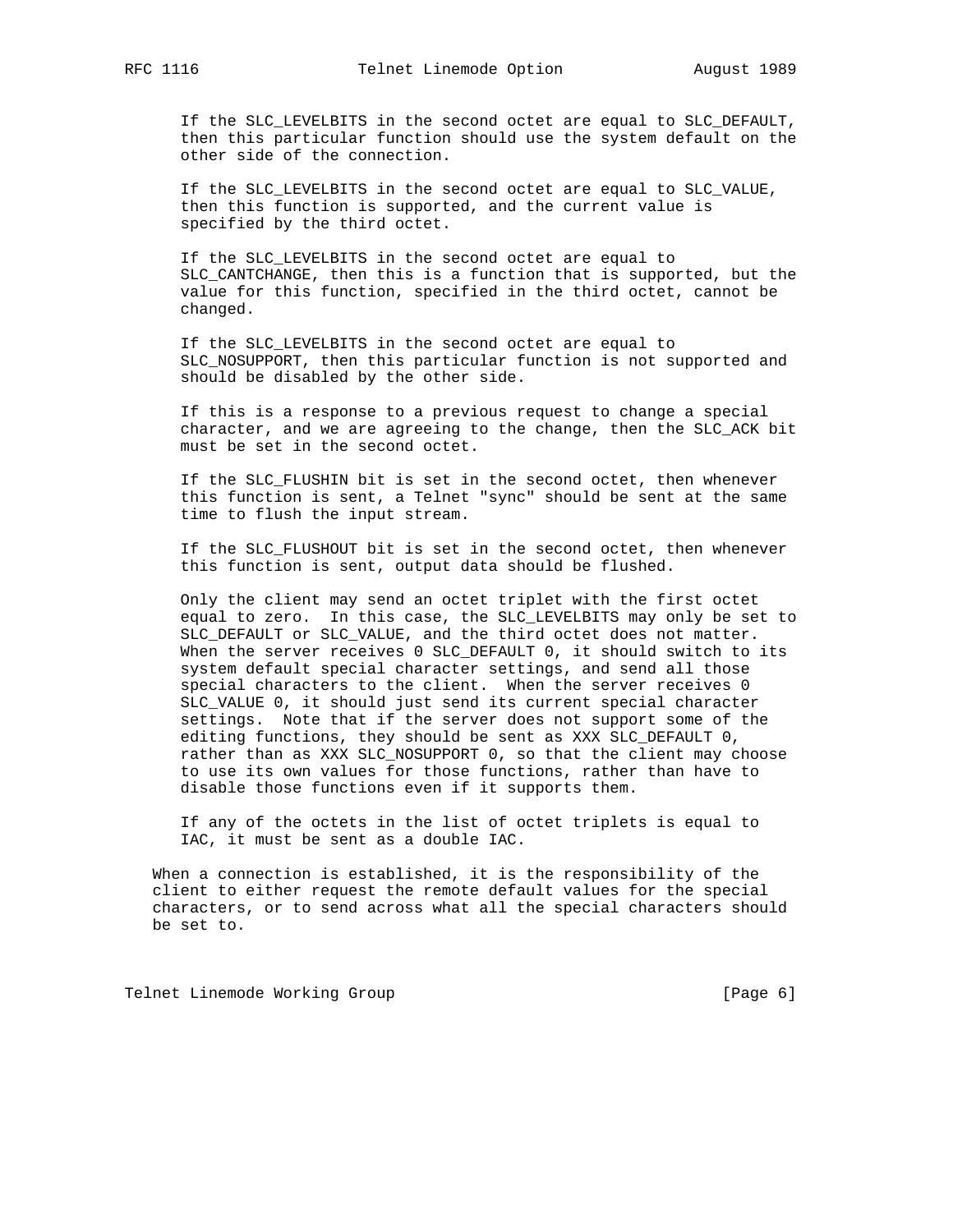The function values can be put into two groups; functions that are to be translated to their Telnet equivalents before being sent across the Telnet connection, and functions that are to be recognized and processed locally.

 First, we have those characters that are to be mapped into their Telnet equivalents:

- SLC\_SYNCH Synch. See RFC 854, "TELNET PROTOCOL SPECIFICATION", for a complete description.
- SLC\_BRK Break. See RFC 854, "TELNET PROTOCOL SPECIFICATION", for a complete description.
- SLC\_IP Interrupt Process. See RFC 854, "TELNET PROTOCOL SPECIFICATION", for a complete description.
- SLC\_AO Abort Output. See RFC 854, "TELNET PROTOCOL SPECIFICATION", for a complete description.
- SLC\_AYT Are You There. See RFC 854, "TELNET PROTOCOL SPECIFICATION", for a complete description.
- SLC\_EOR End of Record. See RFC 885, "TELNET END OF RECORD OPTION" for a complete description.
- SLC\_ABORT Abort. See section 2.5 for a complete description.
- SLC\_EOF End of File. See section 2.5 for a complete description.
- SLC\_SUSP Suspend. See section 2.5 for a complete description.

Next, we have the locally interpreted functions:

- SLC\_EC Erase Character. This is the character that is typed to erase one character from the input stream. See RFC 854, "TELNET PROTOCOL SPECIFICATION", for a complete description.
- SLC\_EL Erase Line. This is the character that is typed to erase the entire contents of the current line of input. See RFC 854, "TELNET PROTOCOL SPECIFICATION", for a complete description.
- SLC\_EW Erase Word. This is the character that is typed to erase one word from the input stream. When backing up in the input stream, a word is defined

Telnet Linemode Working Group **[Page 7]** [Page 7]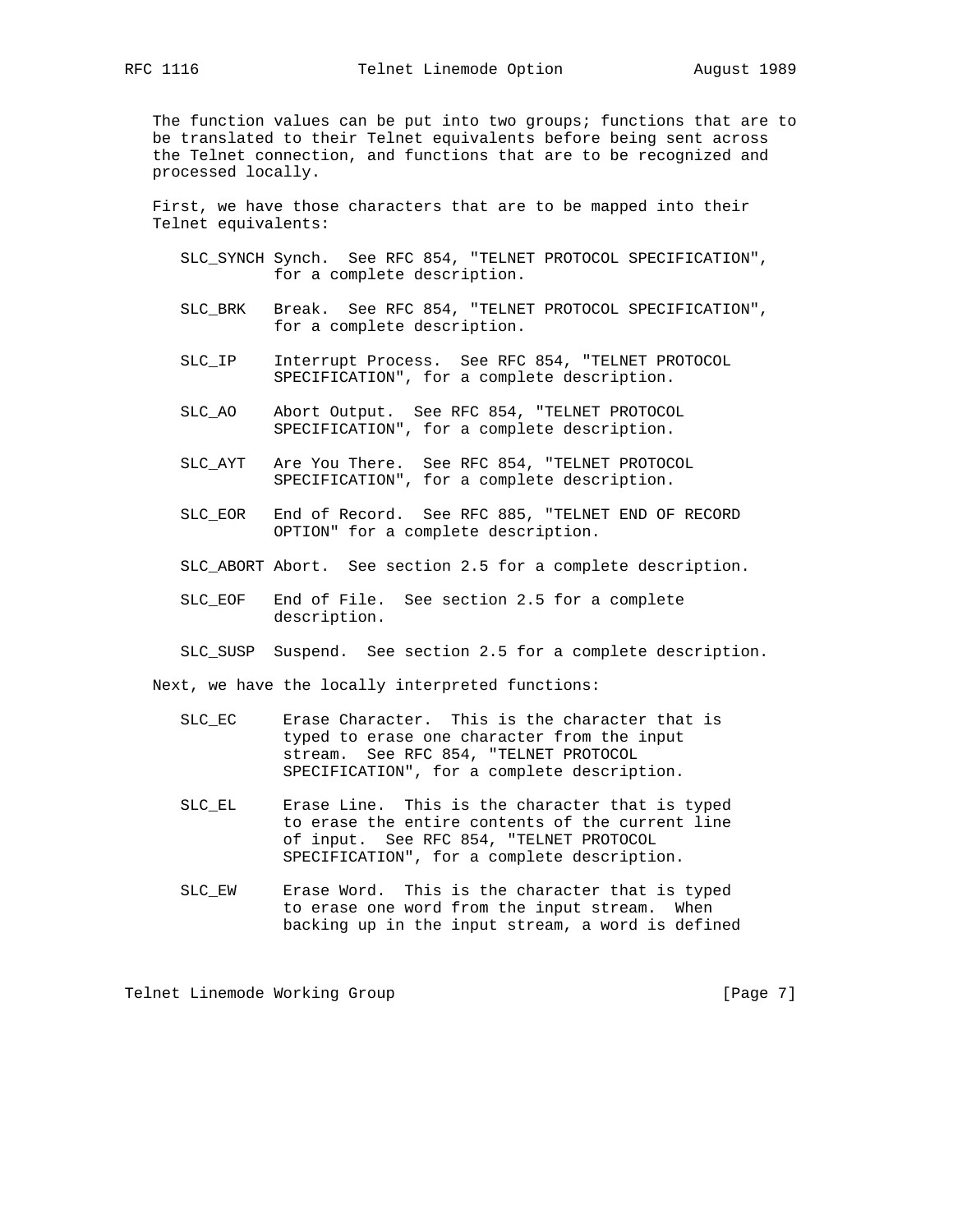to be (optionally) whitespace (tab or space characters), and a string of characters up to, but not including, whitespace or line delimiters.

- SLC\_RP Reprint Line. This is the character that is typed to cause the current line of input to be reprinted, leaving the cursor at the end of the line.
- SLC\_LNEXT Literal Next. This is the character that is typed to indicate that the next character is to be taken literally, no character processing should be done with it, and if it is a special character that would normally get mapped into a Telnet option, that mapping should not be done.
- SLC\_XON Start Output. This is the character that is sent to resume output to the users terminal.
- SLC\_XOFF Stop Output. This is the character that is sent to stop output to the users terminal.
- SLC\_FORW1 Forwarding character. This is a character that should cause all data currently being buffered, and this character, to be sent immediately.
- SLC\_FORW2 Forwarding character. This is another character that is to be treated in the same manner as SLC\_FORW1.
- 2.5 New control characters
	- IAC ABORT

 Abort. Similar to "IAC IP", but means only to abort or terminate the process to which the NVT is connected. (The Telnet spec says IP may "suspend, interrupt, abort or terminate" the process.) If a system does not have two methods of interrupting a process, then ABORT and IP should have the same effect.

IAC SUSP

 Suspend the execution of the current process attached to the NVT in such a way that another process will take over control of the NVT, and the suspended process can be resumed at a later time. If the receiving system does not support this functionality, it should be ignored.

Telnet Linemode Working Group **[Page 8]** [Page 8]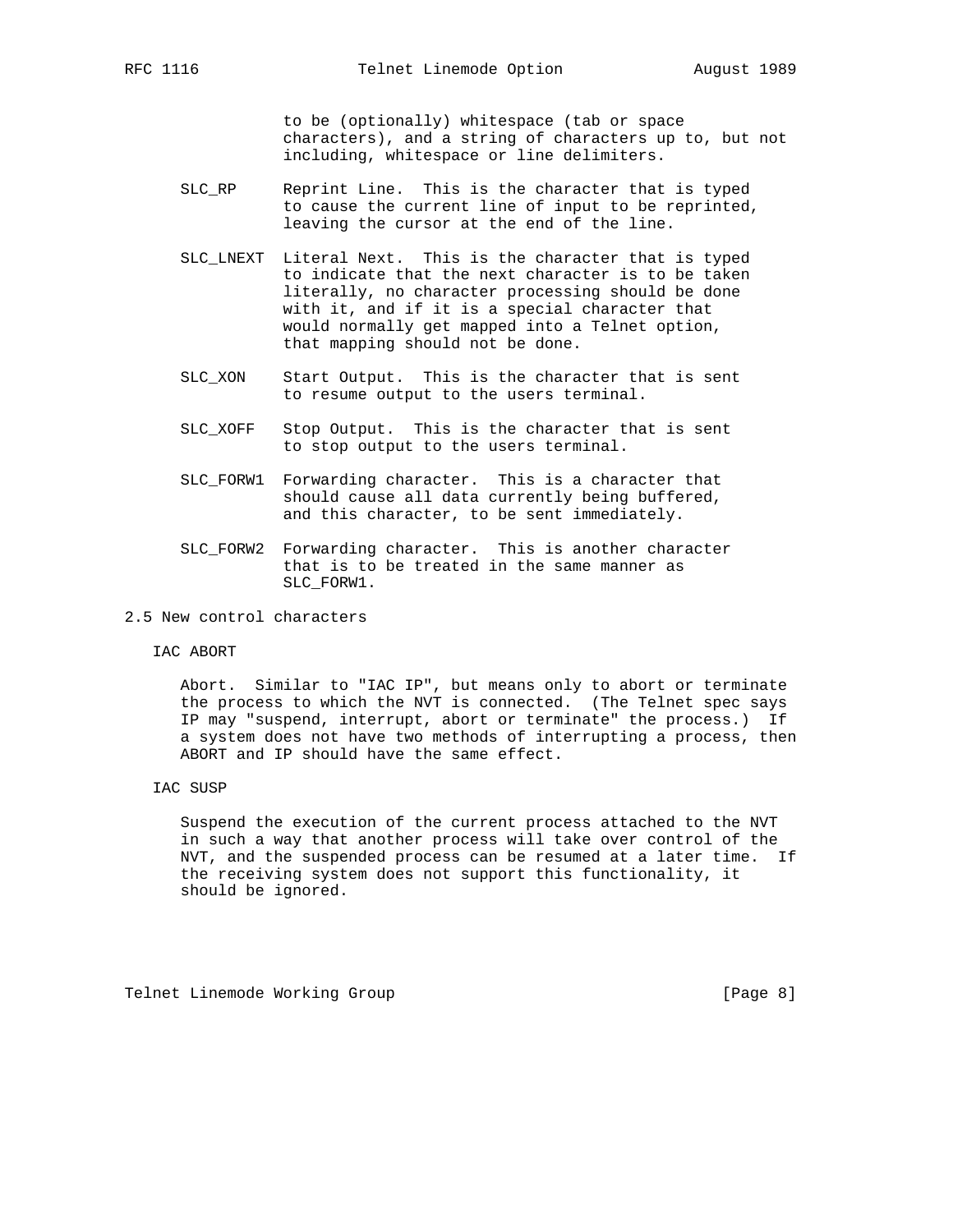IAC EOF

 End Of File. The recipient should notify the process connected to the NVT that an end of file has been reached. This is intended for systems that support the ability for the user to type in an EOF character at the keyboard.

3. Default Specification

The default specification for this option is:

 WONT LINEMODE DONT LINEMODE

 meaning there will not be any subnegotiation of the mode of the connection.

If WILL LINEMODE is negotiated, the defaults are:

 IAC SB LINEMODE MODE 0 IAC SE IAC SB LINEMODE WONT FORWARDMASK IAC SE

If DO LINEMODE is negotiated, the defaults are:

 IAC SB LINEMODE MODE 0 IAC SE IAC SB LINEMODE DONT FORWARDMASK IAC SE

Character values for SLC default to SLC\_NOSUPPORT.

4. Motivation

 With increasing Telnet usage, it has become apparent that the ability to do command line processing on the local machine and send completed lines to the remote machine is a feature necesary in several environments. First, in the case of a connection over long delay equipment, it is very frustrating to the user to have the echoing of his data take several seconds. Second, some supercomputers, due to their nature, are not good at handling and processing single character input. For these machines, it is better to have the front end computer do the character processing, and leave the supercomputer's cycles available for doing vectorized number crunching.

 There have been attempts to make local line editing work within the existing Telnet specs. Indeed, the 4.3 BSD tape includes a version of Telnet that attempts to do this through recognition of the state of the ECHO and SUPRESS-GO-AHEAD options; other implementations do this recognition purely through the ECHO option.

Telnet Linemode Working Group **[Page 9]** [Page 9]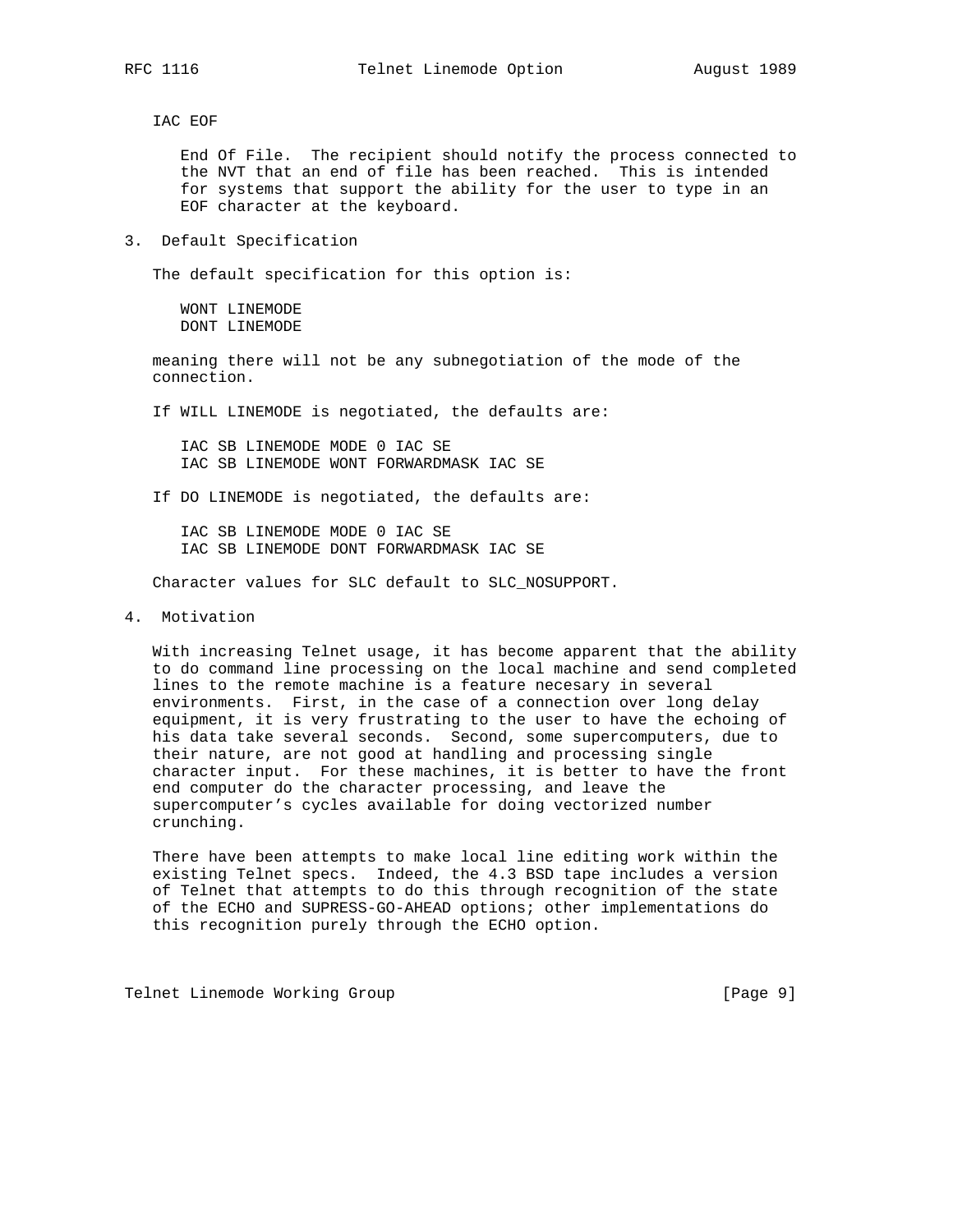There are problems with both of these methods. Using just the ECHO provides no mechanism to have ECHO to the user turned off, and leave local character processing on, for example, when a user is typing a password.

 The usage of the SUPRESS-GO-AHEAD comes from reading into RFC 858, where it states:

 "In many TELNET implementations it will be desirable to couple the SUPRESS-GO-AHEAD option to the echo option so that when the echo option is in effect, the SUPPRESS-GO-AHEAD option is in effect simultaneously: both of these options will normally have to be in effect simultaneously to effect what it commonly understood to be character at a time echoing by the remote computer."

 The reverse reading of this is that without the ECHO option or the SUPPRESS-GO-AHEAD option, you are in line at a time mode, implying local line editing. This has the obvious problem that that is not what the SUPPRESS-GO-AHEAD option is supposed to mean.

 Other shortcomings are that the Telnet specification is not rich enough to handle all of the special characters that some of the current operating systems support. For example, the ECHO/SGA implementation supports two ways of interrupting a process, by borrowing the BRK option for the second interrupt. Some implementations have taken the EOR option to send an End-Of-File. Obviously, this is using things for which they were not intended, and the correct solution would be to define new options.

 Another problem is that some implementations of line mode buffer up the input until the end of the line, and then send the whole line across, editing characters and all. No local editing of the line has been done.

 After examining several implementations, it has become clear that the correct thing to do is to implement new options to enhance the current Telnet specification so that it can support local line editing in a reasonable, reliable, and consistent manner.

There are three states that are of interest:

- 1) Local line editing and local signal trapping
- 2) Remote line editing, local signal trapping
- 3) Remote line editing, remote signal trapping

The case of local line editing and remote signal trapping is not a

Telnet Linemode Working Group **[Page 10]** [Page 10]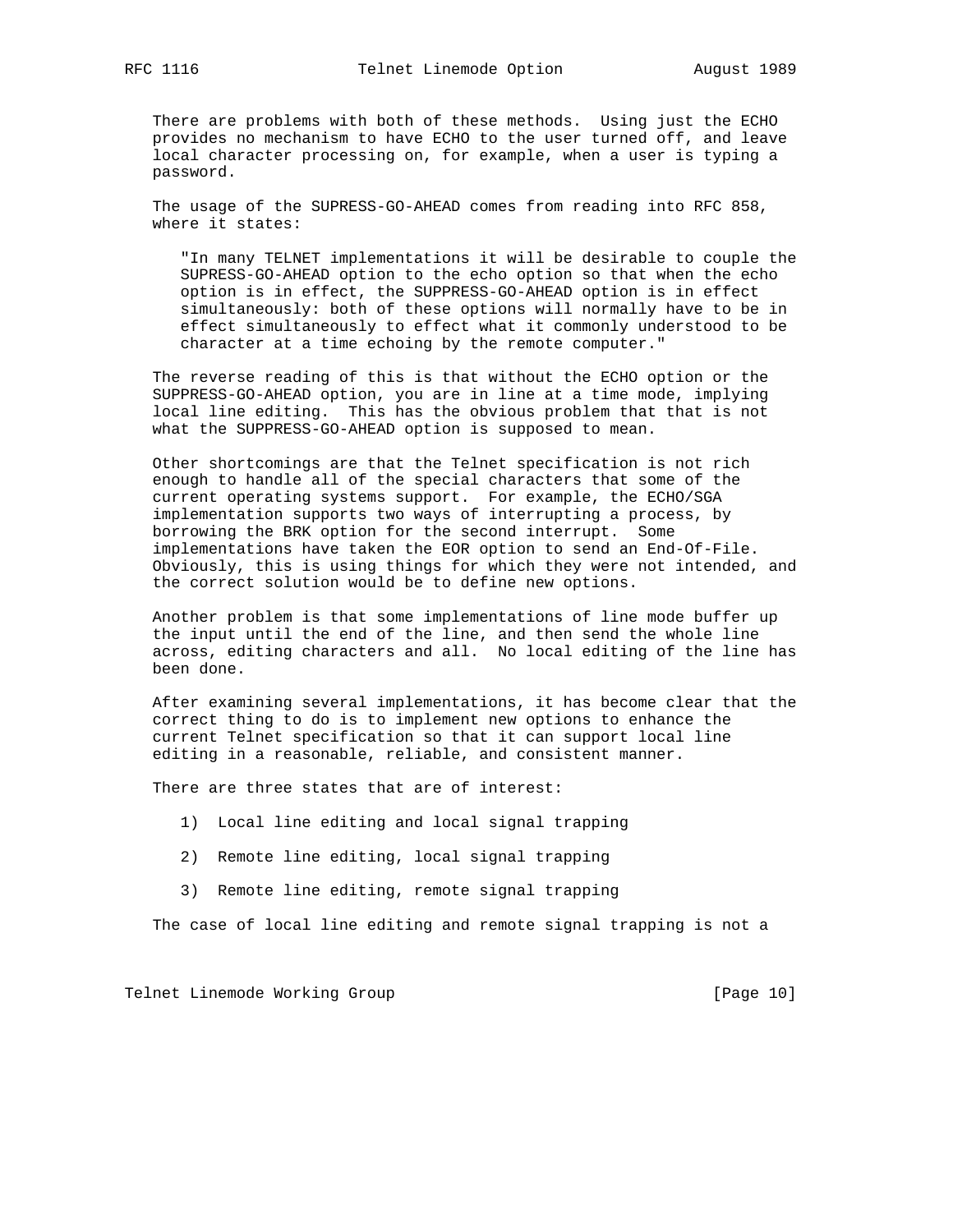very interesting case, because you don't recognize the signals, and cannot send them to the remote side for it to recognize until the line has been completed. Also, special signals usually will have an effect on the line editing function, and if they are not being trapped locally the desired action will not happen.

 Local line editing means that all normal command line character processing, like "Erase Character" and "Erase Line", happen on the local system, and only when "CR LF" (or some other special character) is encountered is the edited data sent to the remote system.

 Signal trapping means, for example, that if the user types the character associated with the IP function, then the "IAC IP" function is sent to the remote side instead of the character typed. Remote signal trapping means, for example, that if the user types the character associated with the IP function, then the "IAC IP" function is not sent to the remote side, but rather the actual character typed is sent to the remote side.

5. Implementation Rules

 It is expected that any implementation that supports the Telnet LINEMODE option will support all of this specification.

5.1 User Interface

 Normally, the entire user interface is left up to the implementor. However, there is functionality that the user should be able to specify on the client side of the connection. During a Telnet session, the client side should allow some mechanism for the user to give commands to the local Telnet process. These commands should at least allow the user to:

- 1) Change the mode of the connection. The user should be able to attempt to turn EDIT, FLOW, TRAPSIG, and ECHO on and off. The server may refuse to change the state of the EDIT and TRAPSIG bits.
- 2) Import or export SLC. The user should be able to tell the local Telnet process whether he wants to use the local or the current or default remote definitions of the special characters.
- 3) Manual sending of options. The user should be able to tell the local Telnet process to explicitly send any of the Telnet options (like IP, ABORT, AYT, etc.).

Telnet Linemode Working Group **[Page 11]** [Page 11]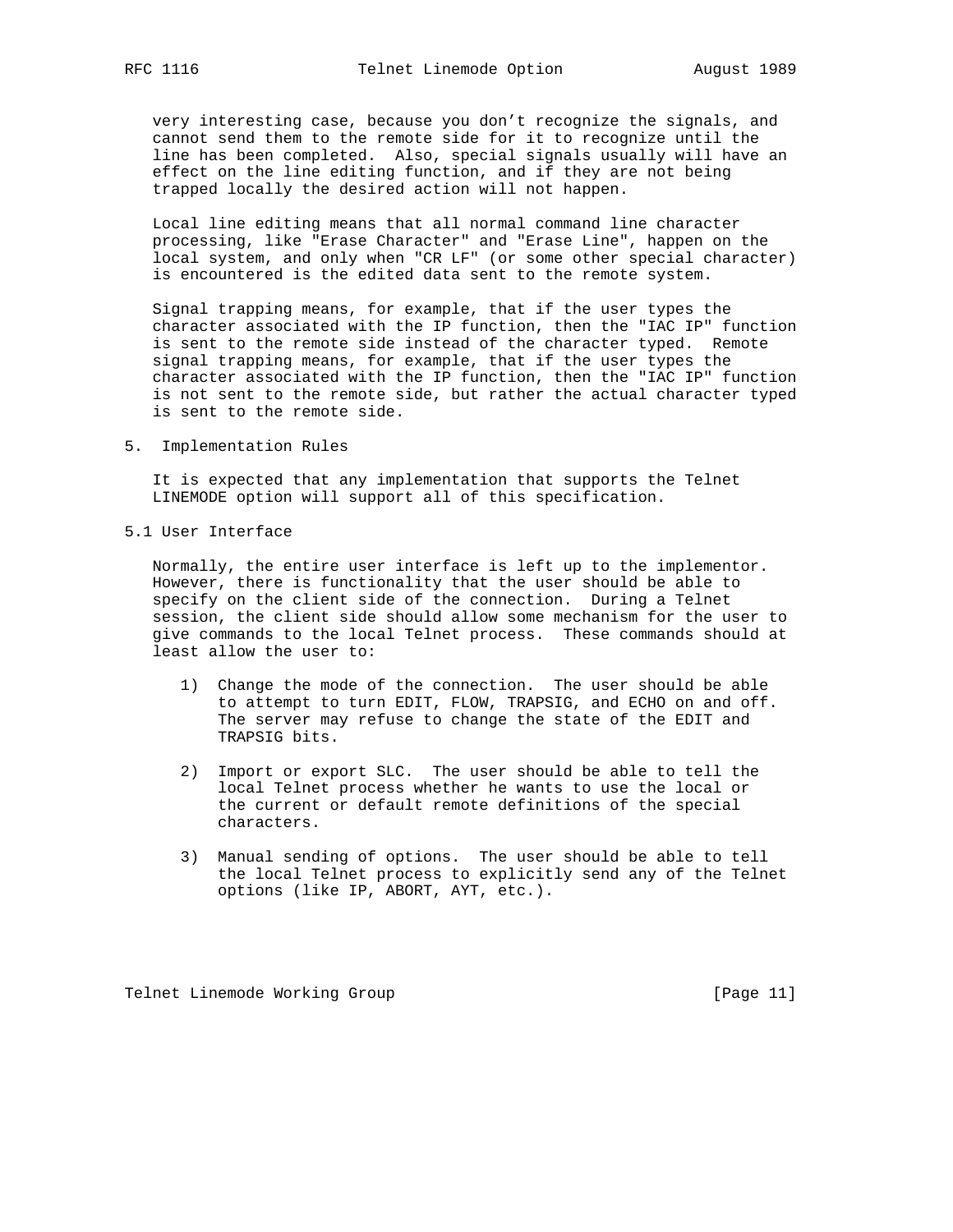# 5.2 End of line terminators

 When LINEMODE is turned on, and when in EDIT mode, when any normal line terminator on the client side operating system is typed, the line should be transmitted with "CR LF" as the line terminator. When EDIT mode is turned off, a carriage return should be sent as "CR NUL", a line feed should be sent as LF, and any other key that cannot be mapped into an ASCII character, but means the line is complete (like a DOIT or ENTER key), should be sent as "CR LF".

5.3 Output processing

 Regardless of what mode has been negotiated, the server side is responsible for doing all output processing. Specifically, it should send "CR LF" when it wants the "newline" function, "CR NUL" when it wants just a carriage return, and "LF" when it wants just a linefeed.

5.4 A terminal driver in Telnet?

 Conforming implementations need not do all the line editing themselves. There is nothing wrong with letting the system terminal driver handle the line editing, and have it hand to the Telnet application the completed and edited line, which is then sent to the remote system.

5.5 Setting of Local Characters

 When this RFC was being developed, the original thought was that both sides of the connection would use their own defaults for the special characters, even if they were not the same on both sides of the connection. If this scheme is used, though, the view that the user has is that the local special characters are being used, and the remote character settings don't matter. It was decided that the client side of the connection should be in control of the character settings.

 When LINEMODE is negotiated, the client must either export the local character settings to the server, or send a request (SLC 0 SLC\_DEFAULT 0) to import the servers special characters. The usual action would be that a client running on a full fledged computer would export the special characters, and a client running where there are no local defaults (like on some terminal servers) would import the special characters.

When an SLC command is received, the action taken should be:

1) Ignore it if it is the same as the current settings.

Telnet Linemode Working Group **[Page 12]** [Page 12]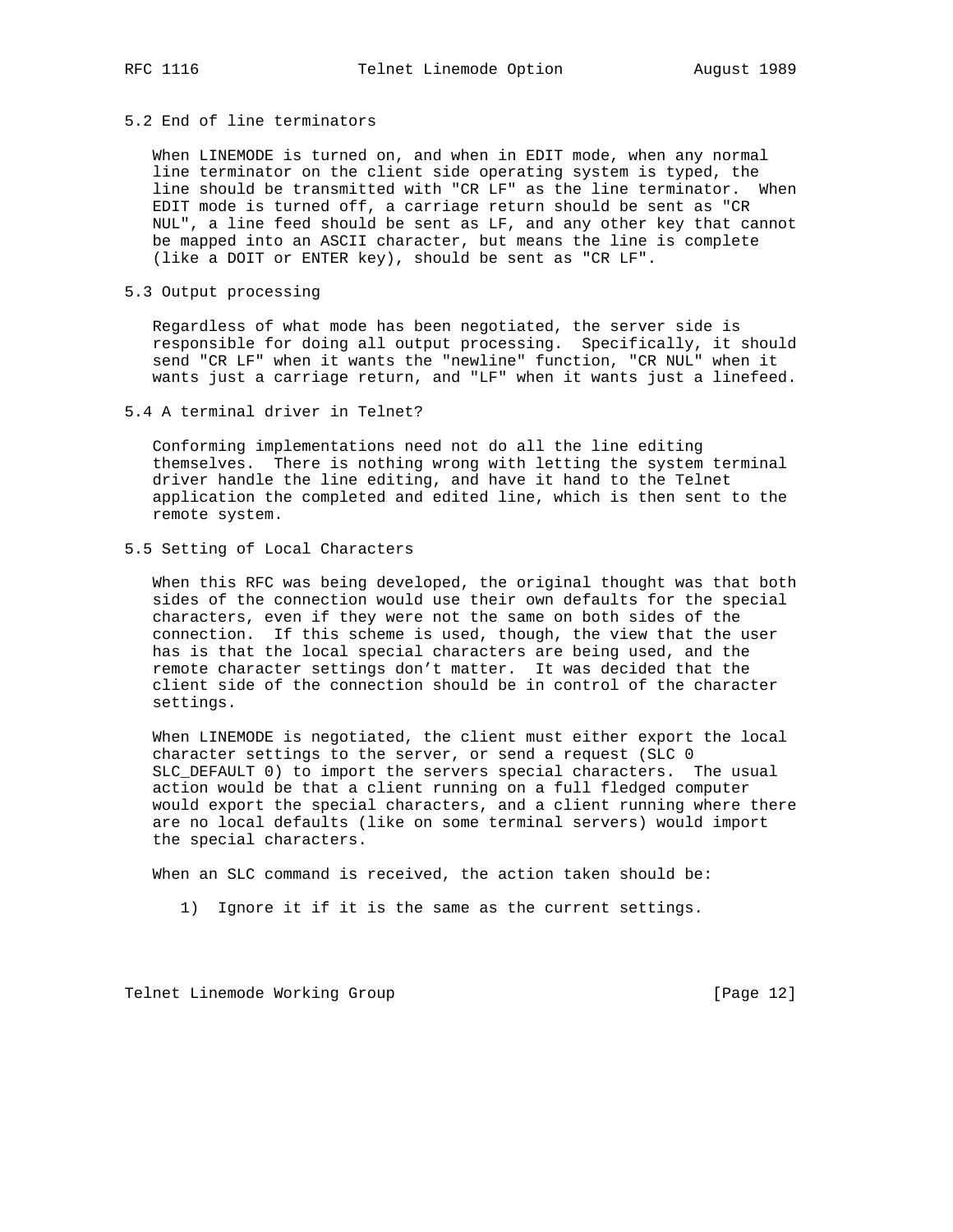- 2) If the SLC\_LEVELBITS are the same as the current level bits, but the value is different and the SLC\_ACK bit is set, no reply is generated. On the server side, the command is ignored, and on the client side, a switch is made to the new value. This is so that if a request to change the same character is generated by both the server and the client, they will both settle on the clients requested value.
- 3) If we agree with the new setting, we switch to it and reply with the same value, but also set the SLC ACK bit.
- 4) If we don't agree, we send a response with what we think the value should be. The SLC\_ACK bit is NOT set in this case. You may only disagree with a value by sending a different value at a lower level.

 If the remote system doesn't support some of the line editing characters, but the front end does, then the front end may use the local definitions for those characters when in line mode. In this case, the server should send "SLC xxx SLC\_DEFAULT 0" in response to a "SLC 0 SLC\_DEFAULT 0" request, and just ack whatever value the client requests to set the function to.

 The SLC\_FORW2 character should only be used if SLC\_FORW1 is already in use.

5.6 FORWARDMASK and SLC\_FORW1 and SLC\_FORW2

 To help ease the amount of work needed to implement the client side, two methods of setting forwarding characters are provided. The SLC\_FORW1 and SLC\_FORW2 allow for the setting of two additional characters on which to forward buffered input data. Since many terminal drivers have the ability to set one or more line delimiters, it is fairly easy to support these without having to implement through the local terminal driver, rather than putting a terminal driver into Telnet. If the local terminal driver has functionality that maps easily into the FORWARDMASK, then it can also be easily supported. If the local terminal driver does not support that, then it would require more work to support FORWARDMASK.

 Also note that the client side is required to forward data when it sees one of SLC\_FORW1, SLC\_FORW2, or FORWARDMASK characters, or when any normal line termination or special signal is encountered. The client side is also free to forward on other characters that it chooses. For example, if the server side sent a FORWARDMASK that asked for data to be forwarded on the first 20 control characters (ASCII codes 1 through 024), and the client side cannot have its local terminal driver forward on just the first 20 control

Telnet Linemode Working Group **[Page 13]** [Page 13]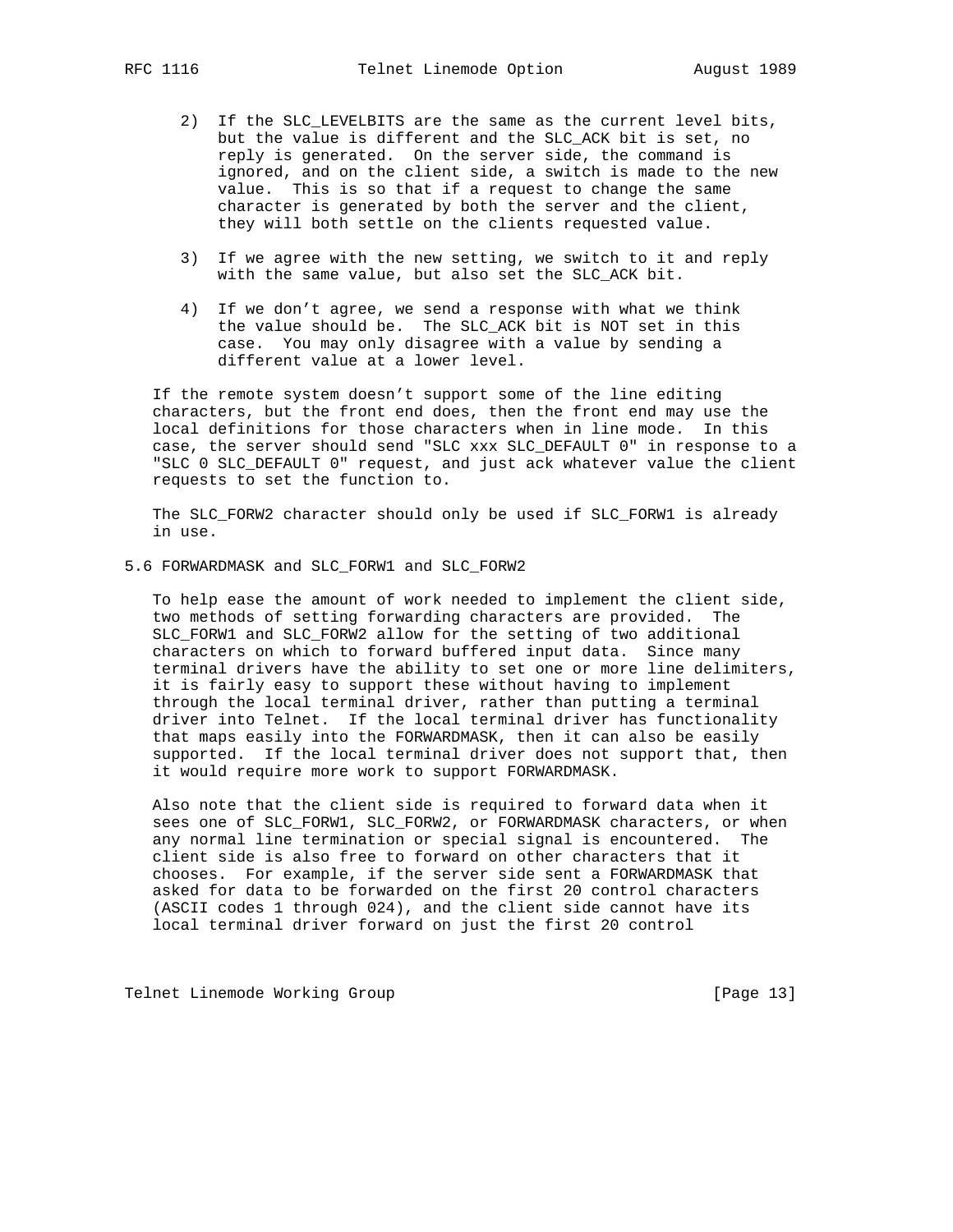characters, but it can have the local terminal driver forward on any control character (ASCII codes 1 through 039), then the client side could validly accept the FORWARDMASK, and forward on any control character. When in EDIT mode, care should be taken to not forward at random times, since once that data is forwarded, no more editing on the forwarded part of the line can be done. The only time (other than the normal times) that data should be forwarded when in EDIT mode would be if a single input line is too long to handle locally.

5.7 Valid and invalid modes and values

 At no time should "DO LINEMODE" be negotiated in both directions of the Telnet connection. The side that is the "DO LINEMODE" is considered to be the server side, and the side that is "WILL LINEMODE" is the client side.

 At no time should "SB LINEMODE DO/DONT FORWARDMASK", be sent unless "DO LINEMODE" has been previously negotiated. At no time should "SB LINEMODE WILL/WONT FORWARDMASK", be sent unless "WILL LINEMODE" has been previously negotiated.

 If an ABORT, EOF or SUSP, is received and the system does not support that functionality, it may just be ignored.

5.8 Flushing input and output

 When an IP, BRK or ABORT is sent, it is usually desirable to be able to flush the input stream, and to flush output to the user until the IP, BRK, or ABORT is processed. The SLC\_FLUSHIN and SLC\_FLUSHOUT bits are used to indicate what action should be done. These bits are advisory only, but should be honored if possible. The standard method for processing the SLC\_FLUSHIN is to use the Telnet "Synch" signal, and the SLC\_FLUSHOUT is processed using the TIMING-MARK option. If both are to be sent, the IAC DM is sent before the DO TIMING-MARK. Thus, the sender would send "IAC XXX IAC DM IAC DO TIMING-MARK", where XXX may be IP, BRK or ABORT, or any other special character. The IAC DM is sent as TCP urgent data with the DM as the last (or only) data octet; this is used to flush the input stream. The "IAC DO TIMING-MARK" is used to tell when to stop flushing output; once it is sent, all data is discarded until an "IAC WILL TIMING-MARK" or an "IAC WONT TIMING-MARK" is received.

 Since the SLC\_FLUSHIN and SLC\_FLUSHOUT bit are only advisory, the user interface should provide a method so that the user can override the sending (or not sending) of the "Synch" and TIMING-MARK, but the default action should be to send them according to the SLC\_FLUSHIN and SLC\_FLUSHOUT bits.

Telnet Linemode Working Group **[Page 14]** [Page 14]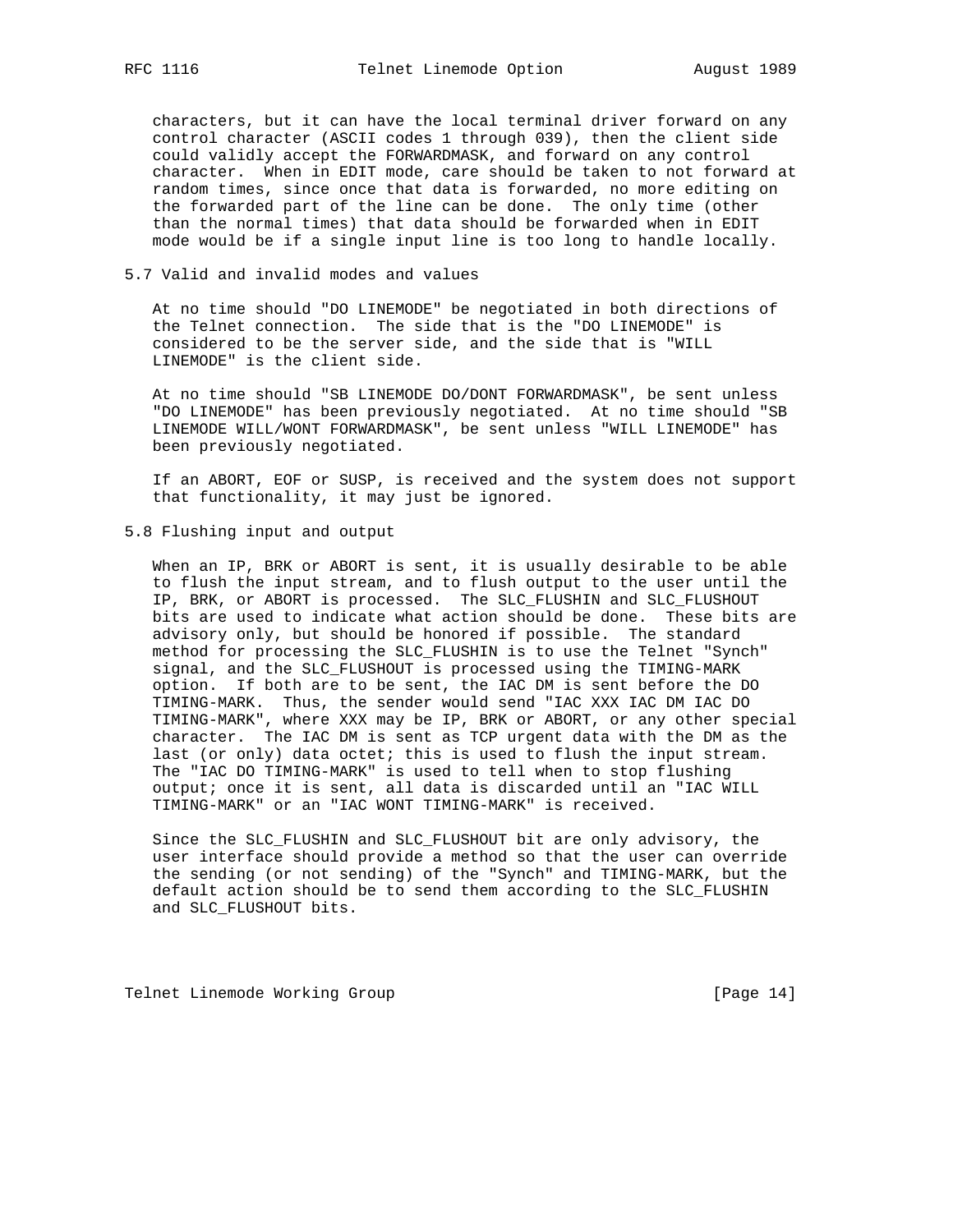Whenever an IAC AO is received, a Synch must be returned. Whenever a Synch is being processed, (by the TCP connection going into Urgent mode), all data must be discarded (but not Telnet commands!) until an IAC DM is found, and the connection goes out of Urgent mode. See RFC 854, "TELNET PROTOCOL SPECIFICATION", for a complete description of the Synch signal.

Telnet Linemode Working Group **[Page 15]** [Page 15]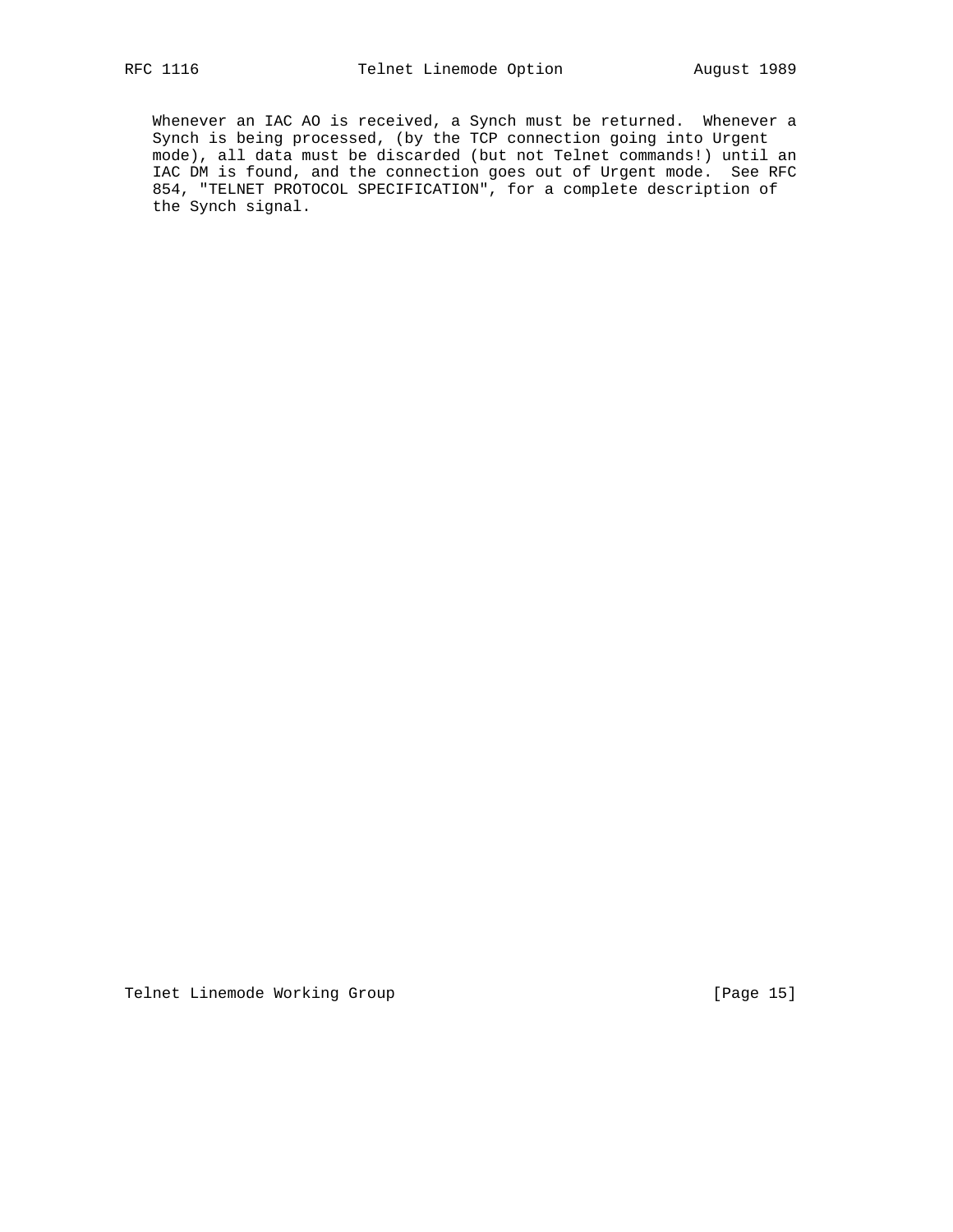#### 5.9 State diagram for SLC



Telnet Linemode Working Group **[Page 16]** [Page 16]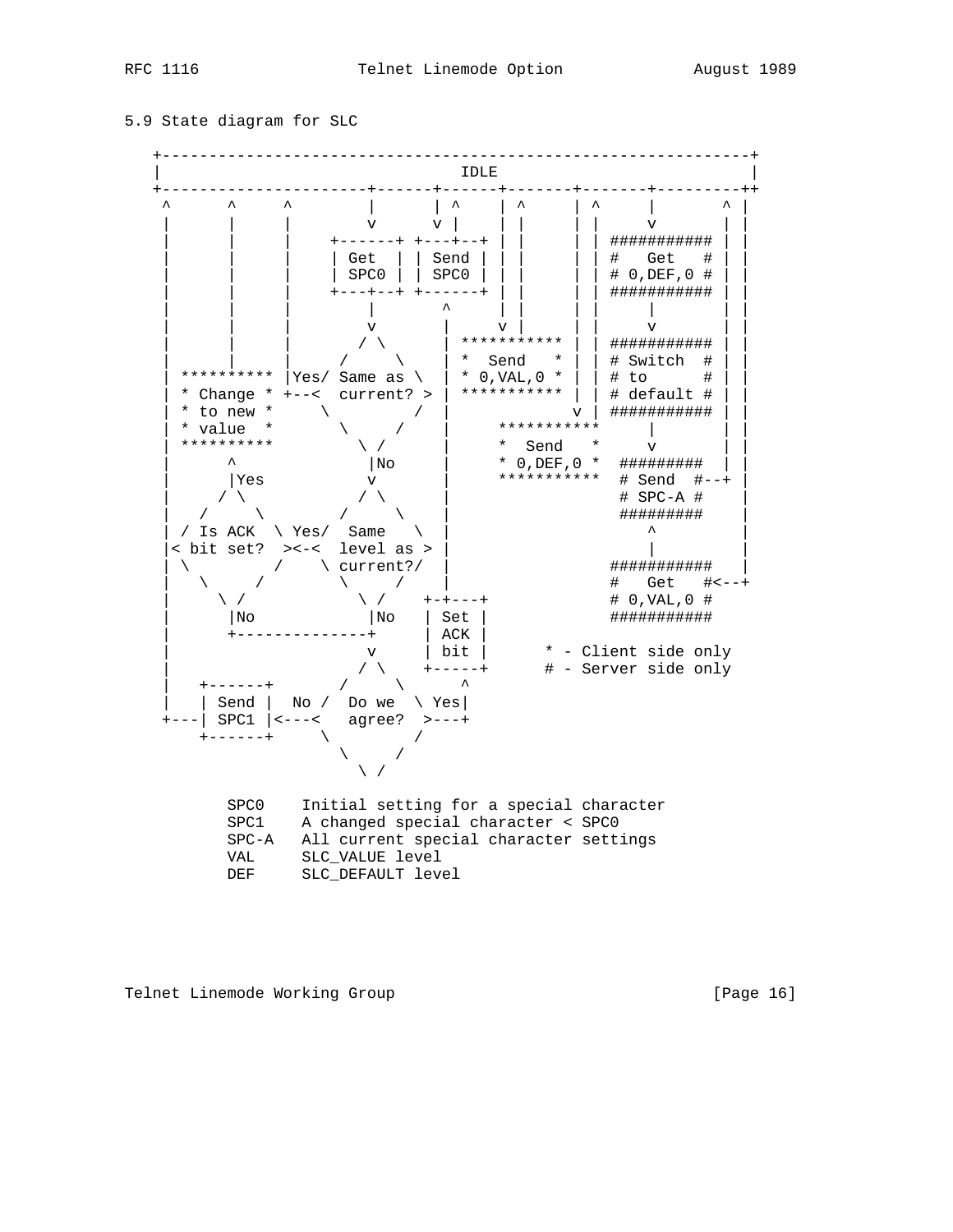Levels: DEFAULT, VALUE, CANT\_CHANGE, NOSUPPORT Flags: ACK

| Receive               | Response                                                                 |
|-----------------------|--------------------------------------------------------------------------|
| f, SLC DEFAULT, x     | f, SLC VALUE, v<br>f, SLC CANTCHANGE, v<br>f, SLC NOSUPPORT, x           |
| f, SLC VALUE, v       | f, SLC_ACK   SLC_VALUE, v<br>f, SLC CANTCHANGE, w<br>f, SLC NOSUPPORT, x |
| f, SLC CANTCHANGE, v  | f, SLC_ACK   SLC_CANTCHANGE, v<br>f, SLC NOSUPPORT, x                    |
| f, SLC NOSUPPORT, x   | f, SLC_ACK   SLC_NOSUPPORT, x                                            |
| $x$ , SLC_ACK $x$ , x | no response                                                              |

5.10 Examples of a connection

 In these examples, the symbolic names are used rather than the actual values, to make them readable. When two or more symbolic names are joined by a |, it means that the actual value will be the logical "or" of the values of the symbolic names. In the interest of clarity, for these examples the leading IAC and IAC SB sequences, and the trailing IAC SE sequences have been omitted. Also, the SLC\_ prefix has been left off where ever it would normally occur.

```
CLIENT SERVER
------ ------
                            DO TOGGLE-FLOW-CONTROL
                           DO LINEMODE
WILL TOGGLE-FLOW-CONTROL
WILL LINEMODE
[ Subnegotiation may now proceed in both directions. The client
  sends of the list of special characters. ]
LINEMODE SLC SYNCH DEFAULT 0
IP VALUE|FLUSHIN|FLUSHOUT 3 AO
VALUE 15 AYT DEFAULT 0 ABORT
VALUE|FLUSHIN|FLUSHOUT 28 EOF
VALUE 4 SUSP VALUE|FLUSHIN 26
EC VALUE 127 EL VALUE 21 EW
VALUE 23 RP VALUE 18 LNEXT
VALUE 22 XON VALUE 17 XOFF
VALUE 19
[ Now that linemode is enabled, the server sets the initial
```
Telnet Linemode Working Group **[Page 17]** [Page 17]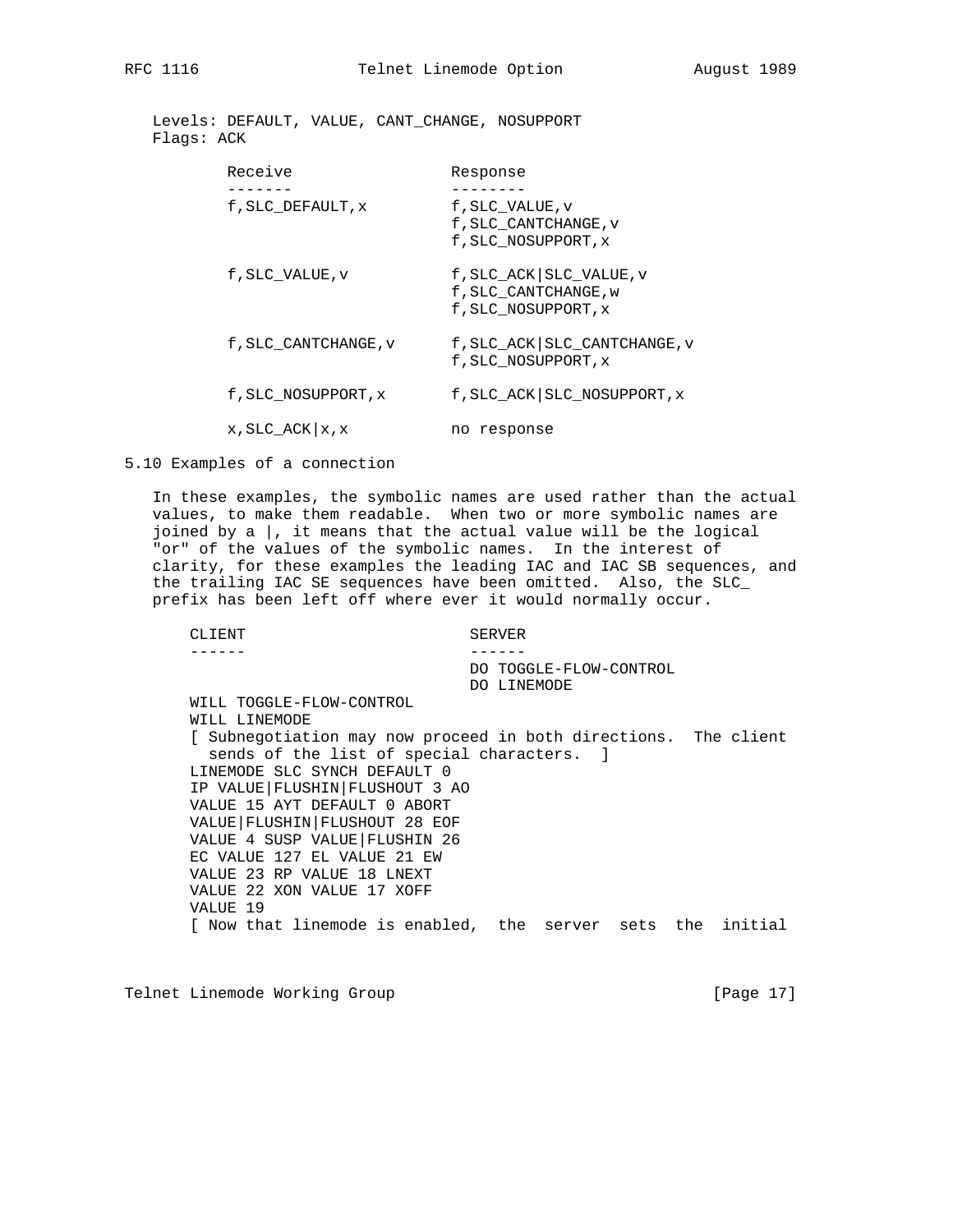mode, and acknowledges the special characters. ] LINEMODE MODE EDIT LINEMODE SLC SYNCH NOSUPPORT 0 IP VALUE|FLUSHIN|FLUSHOUT|ACK 3 AO NOSUPPORT 0 AYT NOSUPPORT 0 ABORT VALUE|FLUSHIN|FLUSHOUT|ACK 28 EOF VALUE|ACK 4 SUSP NOSUPPORT 0 EC VALUE|ACK 127 EL VALUE|ACK 21 EW VALUE|ACK 23 RP VALUE|ACK 18 LNEXT VALUE|ACK 22 XON VALUE|ACK 17 XOFF VALUE|ACK 19 [ The client gets the mode and ack of the special characters, and acks the mode and any special characters that the server changed. ] LINEMODE MODE EDIT|MODE\_ACK LINEMODE SLC SYNCH NOSUPPORT|ACK 0 AO NOSUPPORT|ACK 0 AYT|ACK NOSUP- PORT 0 SUSP NOSUPPORT|ACK 0 "Login:" "my\_account" [ Turn off echo to the user. ] WILL ECHO DO ECHO "Password:" "my\_password" [ Turn back on echo to the user. ] WONT ECHO DONT ECHO [ User does some stuff, and then runs an application that wants to use single character mode, doing its own echoing of characters, but keep signal trapping on. ] WILL ECHO DO ECHO LINEMODE MODE TRAPSIG LINEMODE MODE TRAPSIG|MODE\_ACK [ Application finishes. ] WONT ECHO DONT ECHO LINEMODE MODE EDIT|TRAPSIG LINEMODE MODE EDIT|TRAPSIG|MODE\_ACK [ Another application, that wants full control of everything. ] WILL ECHO DO ECHO LINEMODE MODE 0

Telnet Linemode Working Group **[Page 18]** [Page 18]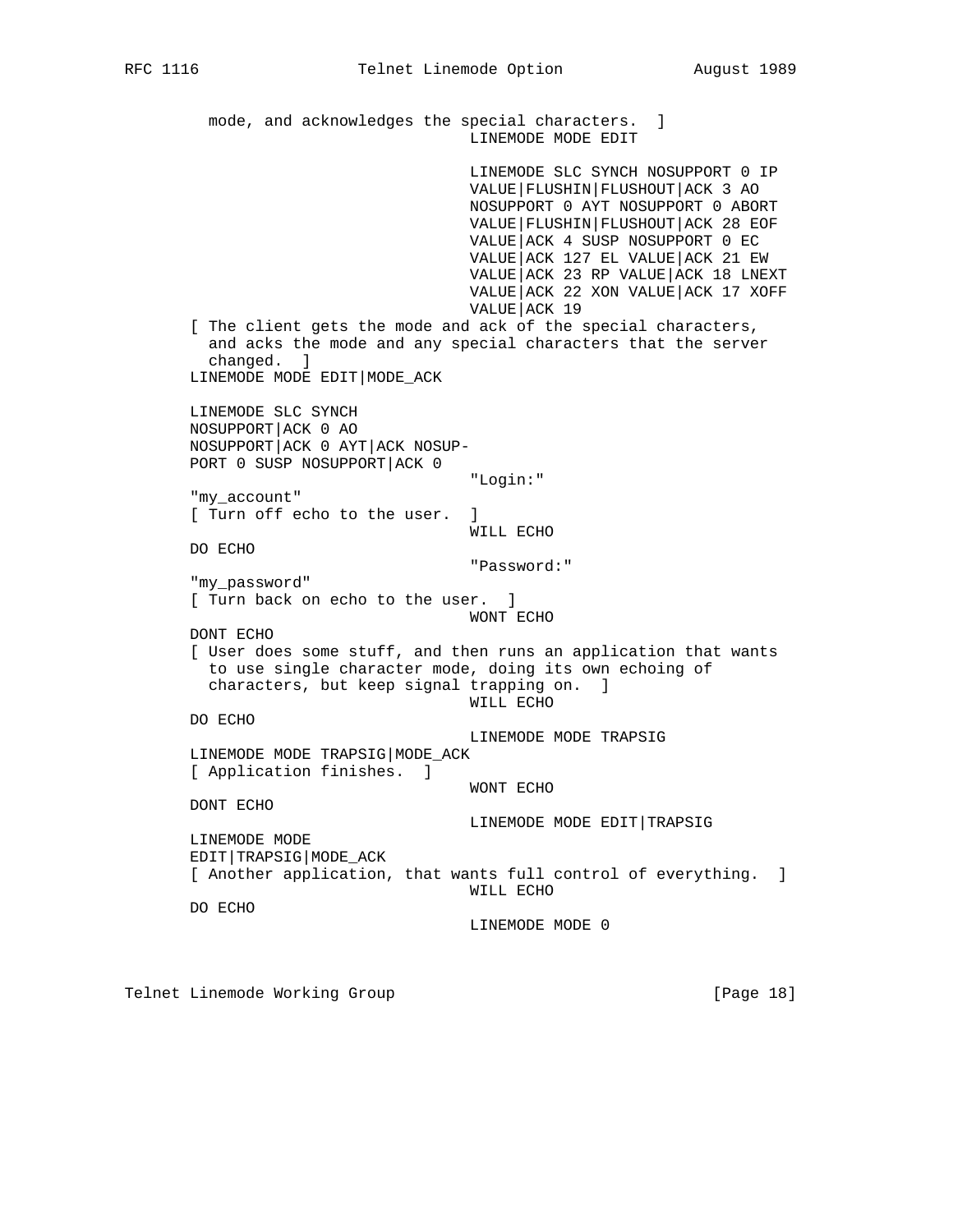LINEMODE MODE 0|MODE\_ACK [ Application finishes. ] WONT ECHO DONT ECHO LINEMODE MODE EDIT|TRAPSIG LINEMODE MODE EDIT|TRAPSIG|MODE\_ACK [ The user changes his erase character to ^H. ] LINEMODE SLC EC VALUE 8 LINEMODE SLC EC VALUE|ACK 8 [ The user decides to revert to all the original client side special characters. ] LINEMODE SLC SYNCH DEFAULT 0 IP VALUE|FLUSHIN|FLUSHOUT 3 AO VALUE 15 AYT DEFAULT 0 ABORT VALUE|FLUSHIN|FLUSHOUT 28 EOF VALUE 4 SUSP VALUE|FLUSHIN 26 EC VALUE 127 EL VALUE 21 EW VALUE 23 RP VALUE 18 LNEXT VALUE 22 XON VALUE 17 XOFF VALUE 19 LINEMODE SLC SYNCH NOSUPPORT 0 AO NOSUPPORT 15 AYT NOSUPPORT 0 SUSP NOSUPPORT|FLUSHIN 26 EC VALUE|ACK 127 EW VALUE|ACK 23 RP VALUE|ACK 18 LNEXT VALUE|ACK 22 XON VALUE|ACK 17 XOFF VALUE|ACK 19 LINEMODE SLC SYNCH NOSUPPORT|ACK 0 AO NOSUPPORT|ACK 15 AYT NOSUPPORT|ACK 0 SUSP NOSUPPORT|ACK|FLUSHIN 26 [ The user decides to import the remote sides default special characters. ] LINEMODE SLC 0 DEFAULT 0 LINEMODE SLC IP VALUE|FLUSHIN|FLUSHOUT 3 ABORT VALUE|FLUSHIN|FLUSHOUT 28 EOF VALUE 4 EC VALUE 127 EL VALUE 21 [ Since these are the same as the current local settings, no response is generated. ] [ This next example is what would happen if an editor was fired up, that wanted to let the client side do the echoing and buffering of characters, but did not want it to do any line editing, and only forward the data when got a control character. Note that we have preceded all the the 0377s in the forward mask with an IAC. ] LINEMODE MODE 0

Telnet Linemode Working Group **[Page 19]** [Page 19]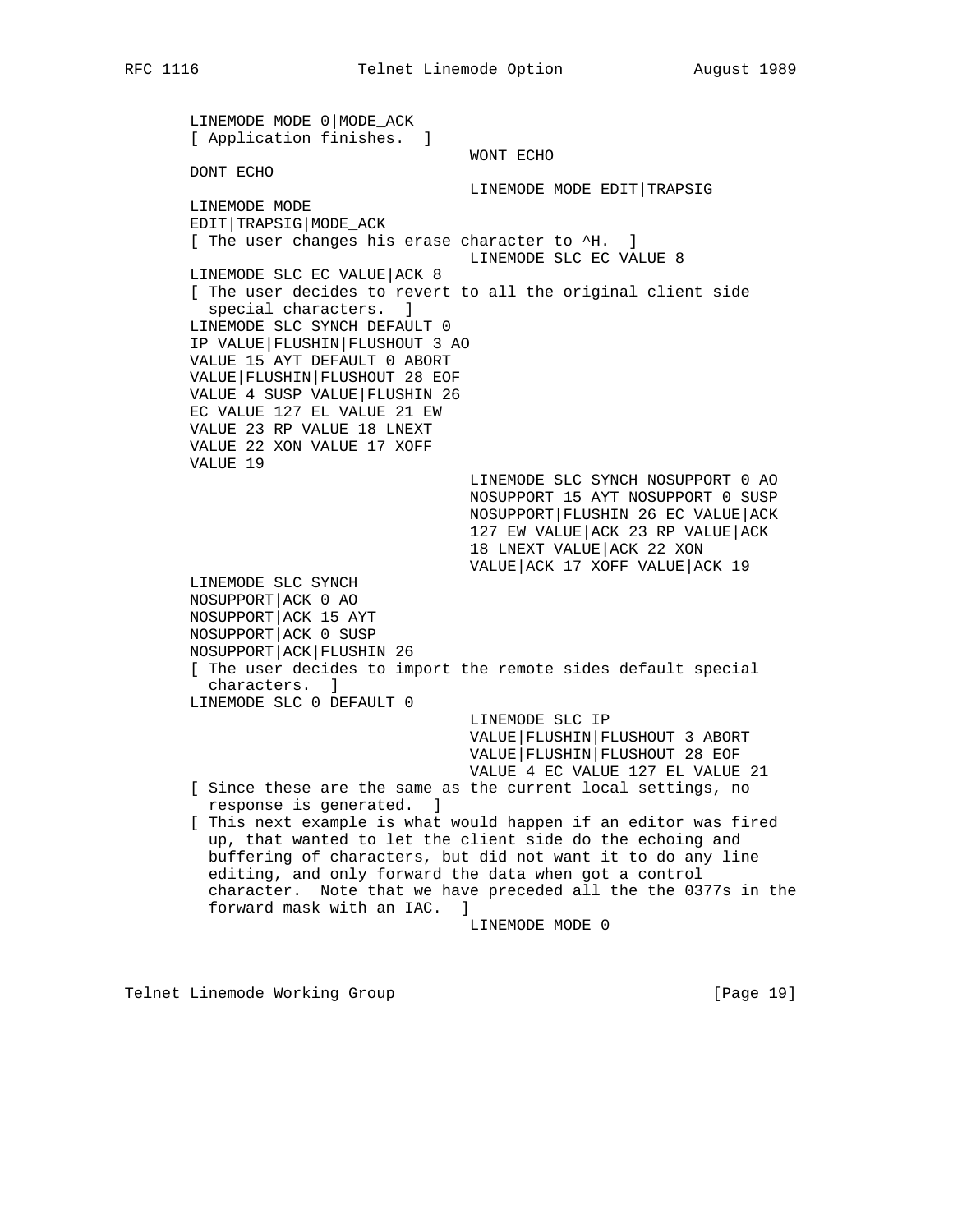LINEMODE DO FORWARDMASK IAC 0377 IAC 0377 IAC 0377 IAC 0377 0 0 0 0 0 0 0 0 0 0 0 01 LINEMODE MODE 0 LINEMODE WILL FORWARDMASK [ Application runs to completion, and then things are to be set back to what they were before. ] LINEMODE MODE EDIT|TRAPSIG LINEMODE DONT FORWARDMASK LINEMODE MODE EDIT TRAPSIG LINEMODE WONT FORWARDMASK

#### 6. Other Telnet options and RFCs

 The following is a list of RFCs for various Telnet options that should be supported along with LINEMODE.

- 1. Postel, J. and J. Reynolds, "TELNET PROTOCOL SPECIFICATION", RFC 854, USC/Information Sciences Institute, May 1983.
- 2. Postel, J. and J. Reynolds, "TELNET OPTION SPECIFICATIONS", RFC 855, USC/Information Sciences Institute, May 1983.
- 3. Postel, J. and J. Reynolds, "TELNET BINARY TRANSMISSION", RFC 856, USC/Information Sciences Institute, May 1983.
- 4. Postel, J. and J. Reynolds, "TELNET ECHO OPTION", RFC 857, USC/Information Sciences Institute, May 1983.
- 5. Postel, J. and J. Reynolds, "TELNET SUPRESS GO AHEAD OPTION", RFC 858, USC/Information Sciences Institute, May 1983.
- 6. Postel, J. and J. Reynolds, "TELNET TIMING MARK OPTION", RFC 860, USC/Information Sciences Institute, May 1983.
- 7. VanBokkeln, J., "Telnet Terminal-Type Option", RFC 1091, FTP Software, Inc., February 1989.
- 8. Waitzman, D., "Telnet Window Size Option", RFC 1073, BBN STC, October 1988.
- 9. Hedrick, C., "Telnet Remote Flow Control Option", RFC 1080, Rutgers University, November, 1988.
- 10. Hedrick, C., "Telnet Terminal Speed Option", RFC 1079, Rutgers University, December, 1988.

The following is a list of RFCs that need not be supported for

Telnet Linemode Working Group **[Page 20]** [Page 20]